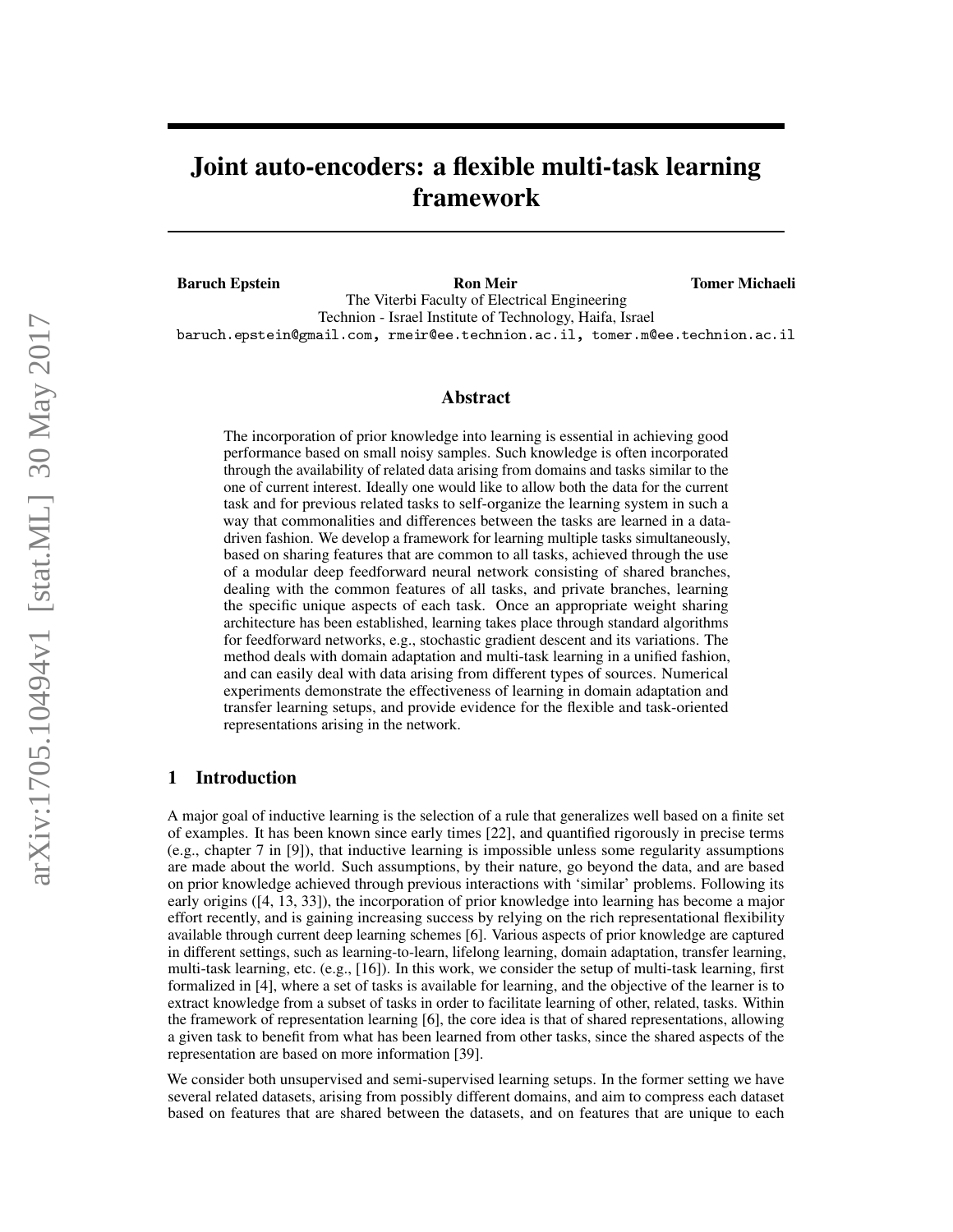problem. Neither the shared nor the individual features are given apriori, but are learned using a deep neural network architecture within an auto-encoding scheme. While such a joint representation could, in principle, serve as a basis for supervised learning, it has become increasingly evident that representations should contain some information about the output (label) identity in order to perform well, and that using pre-training based on unlabeled data is not always advantageous (e.g., chap. 15 in [16]). However, since unlabeled data is far more abundant than labeled data, much useful information can be gained from it. We therefore propose a joint encoding-classification scheme where both labeled and unlabeled data are used for the multiple tasks, so that internal representations found reflect both types of data, but are learned simultaneously.

The main contributions of this work are: *(i)* A generic and flexible modular setup for combining unsupervised, supervised and transfer learning. *(ii)* Efficient transfer learning using mostly unsupervised data (i.e., very few labeled examples are required for successful transfer learning). *(iii)* End-to-end learning.

# 2 Related work

Previous related work can be broadly separated into two classes of models: *(i)* Generative models attempting to learn the input representations. *(ii)* Non-generative methods that construct separate or shared representations in a bottom-up fashion driven by the inputs.

We first discuss several works within the non-generative setting. The Deep Domain Confusion (DDC) algorithm in [35] studies the problems of unsupervised domain adaptation based on sets of unlabeled samples from the source and target domains, and supervised domain adaptation where a (usually small) subset of the target domain is labeled . By incorporating an adaptation layer and a domain confusion loss they learn a representation that optimizes both classification accuracy and domain invariance, where the latter is achieved by minimizing an appropriate discrepancy measure. By maintaining a small distance between the source and target representations, the classifier based on the small number of target labels makes good use of the relevant prior knowledge. The Deep Adaptation Network (DAN) in [27] is based on the observation that the feature transferability drops in higher layers of a deep network, and hence they propose to enhance the transferability in task-specific layers by reducing the domain discrepancy. This is achieved through embedding the task-specific layers into a reproducing kernel Hilbert space and matching the mean embeddings of different domains. The algorithm suggested in [11] is based on a standard feedforward deep network consisting of a feature extractor and a label predictor, augmented with a domain classifier that is connected to the feature extractor, and acts to modify the gradient during backpropagation. This adaptation promotes the similarity between the feature distributions in a domain adaptation task. The Deep Reconstruction Classification Network (DRCN) in [14] tackles the unsupervised domain adaptation task by jointly learning a shared encoding representation of the source and target domains based on minimizing a loss function that balances between the classification loss of the (labeled) source data and the reconstruction cost of the target data. The shared encoding parameters allow the target representation to benefit from the ample supervised data available to the source. In addition to these mostly algorithmic approaches, an increasing number of theoretical papers have attempted to provide a deeper understanding of the benefits available within this setting [5, 29].

Next, we mention some recent work within the generative approach. Since our focus in this work is on a non-generative approach, we limit our summary of this topic. Early work [39] offered a probabilistic generative framework for multi-task learning where common task parameters share a common structure through latent variables, while task-specific parameters are unique to each task. The authors make statistical assumptions about the latent variables allowing them to construct flexible families of models, which can be learned through an EM-like algorithm. More recent work has suggested several extensions of the increasingly popular Generative Adversarial Networks (GAN) framework [17]. The Coupled Generative Adversarial Network (CoGAN) framework in [26] aims to generate pairs of corresponding representations from inputs arising from different domains. They propose a way to learn joint distributions over two domains based only on samples from the marginals. While this is not possible in a fully general setting, it is possible in specific cases by constructing two GANs sharing high-level features for the two domains, constructed by sharing weights both within the generator and within the discriminator networks. The Adversarial Discriminative Domain Adaptation (ADDA) approach [34] subsumes some previous results within the GAN framework of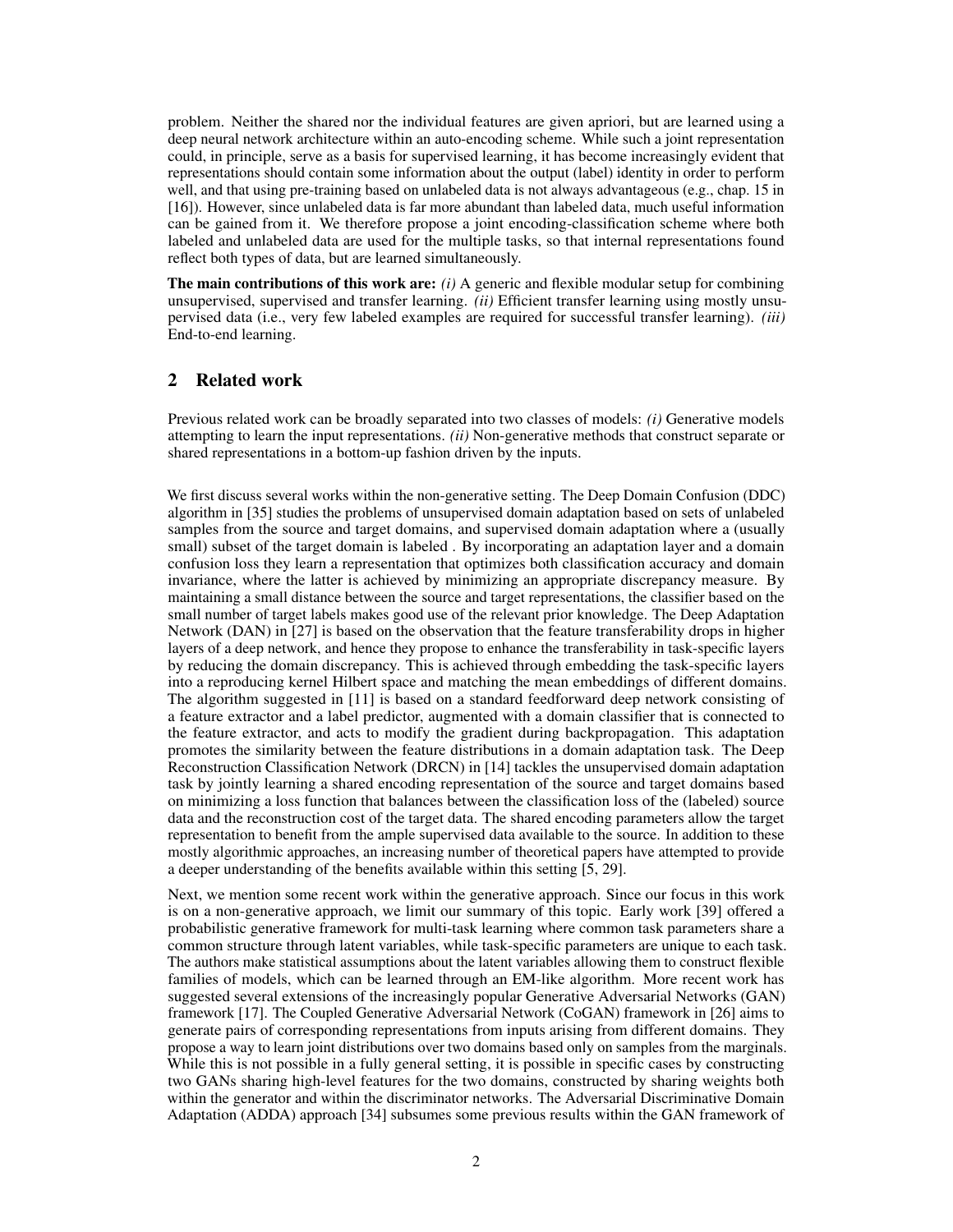domain adaptation. The approach learns a discriminative representation using the data in the labeled source domain, and then learns to adapt the model for use in the (unlabeled) target domain through a domain adversarial loss function. The idea is implemented through a minimax formulation similar to the original GAN setup. Other relevant work in this direction includes [10, 12].

Finally we briefly mention that a great deal of work has been devoted to multi-modal learning where the inputs arise from different modalities. Exploiting data from multiple sources (or views) to extract meaningful features, is often done by seeking representations that are sensitive only to the common variability in the views and are indifferent to view-specific variations. Many methods in this category attempt to maximize the correlation between the learned representations, as in the linear canonical correlation analysis (CCA) technique [20] and its various nonlinear extensions [2, 31, 38, 30, 3, 18]. Other methods use losses based on both correlation and reconstruction error (in an auto-encoding like scheme) [37], or employ diffusion processes to reveal the common underlying manifold [25]. However, all multi-view representation learning algorithms rely on *paired examples* from the two views. This setting is thus very different from transfer learning, multi-task learning, or domain adaptation, where one has access only to *unpaired samples* from each of the domains.

Our work falls into the class of non-generative approaches. While GANs and their extensions provide a powerful approach to multi-task learning and domain adaptation, they are often hard to train and fine tune (see discussion in [15]). Our approach offers a complementary non-generative perspective, as reviewed above, and operates in an end-to-end fashion allowing the parallel training of multiple tasks, incorporating both unsupervised, supervised and transfer settings within a single architecture. This simplicity allows the utilization of standard optimization techniques for regular deep feedforward networks, so that any advances in that domain translate directly into improvements in our results. The approach does not require paired inputs and can operate with inputs arising from entirely different domains, such as speech and audio (although this has not been demonstrated empirically here). Our work is closest to [14], but offers a more flexible approach in that it starts from multiple tasks/domains for which simple autoencoders can be constructed and combines them in an unsupervised or supervised setting by sharing weights while maintaining a common shared representation as well as private representations for each task. The modular structure allows sharing weights at any level of the hierarchy, and enables the system to learn effectively by simple SGD algorithms.

# 3 Joint autoencoders

In this section, we introduce *joint autoencoders*, a general method for multi-task learning by unsupervised extraction of features shared by the tasks as well as features specific to each task. We begin by presenting a simple case, point out the various possible generalizations, and finally describe two transfer learning procedures utilizing joint autoencoders.

#### 3.1 Joint autoencoders for reconstruction

A popular approach to extracting low-level features from high-dimensional data is to use autoencoders (see Fig  $1(a)$ ). In these architectures, the bottleneck features constitute an informative compact representation of the data, in the sense that they allow to reconstruct the data with minimal error. Now, suppose we have two types of data,  $X^1$  and  $X^2$ , from domains  $\mathcal{X}^1$  and  $\mathcal{X}^2$ , respectively. We would like to jointly learn how to auto-encode those two sources, in a way which exploits the similarities between them. To do this, we make the following two observations:

*(i)* Certain aspects of the two auto-encoding tasks we are facing, may be similar, but other aspects may be completely different (e.g., when the two domains contain color images and grayscale images, respectively).

*(ii)* The similarity between the two tasks can be rather "deep". For example, cartoon images and natural images may benefit from different low-level features, but may certainly share high-level structures.

To accommodate these two observations, we propose to split each of the autoencoders into a *private* branch and a *common* branch, as illustrated in Fig. 1(b) . In the common branches, some of the weights are shared between the autoencoders, while the private branches (top and bottom branches in Fig 1(b)) do not share weights. The shared weights can occur anywhere along the hierarchy, and do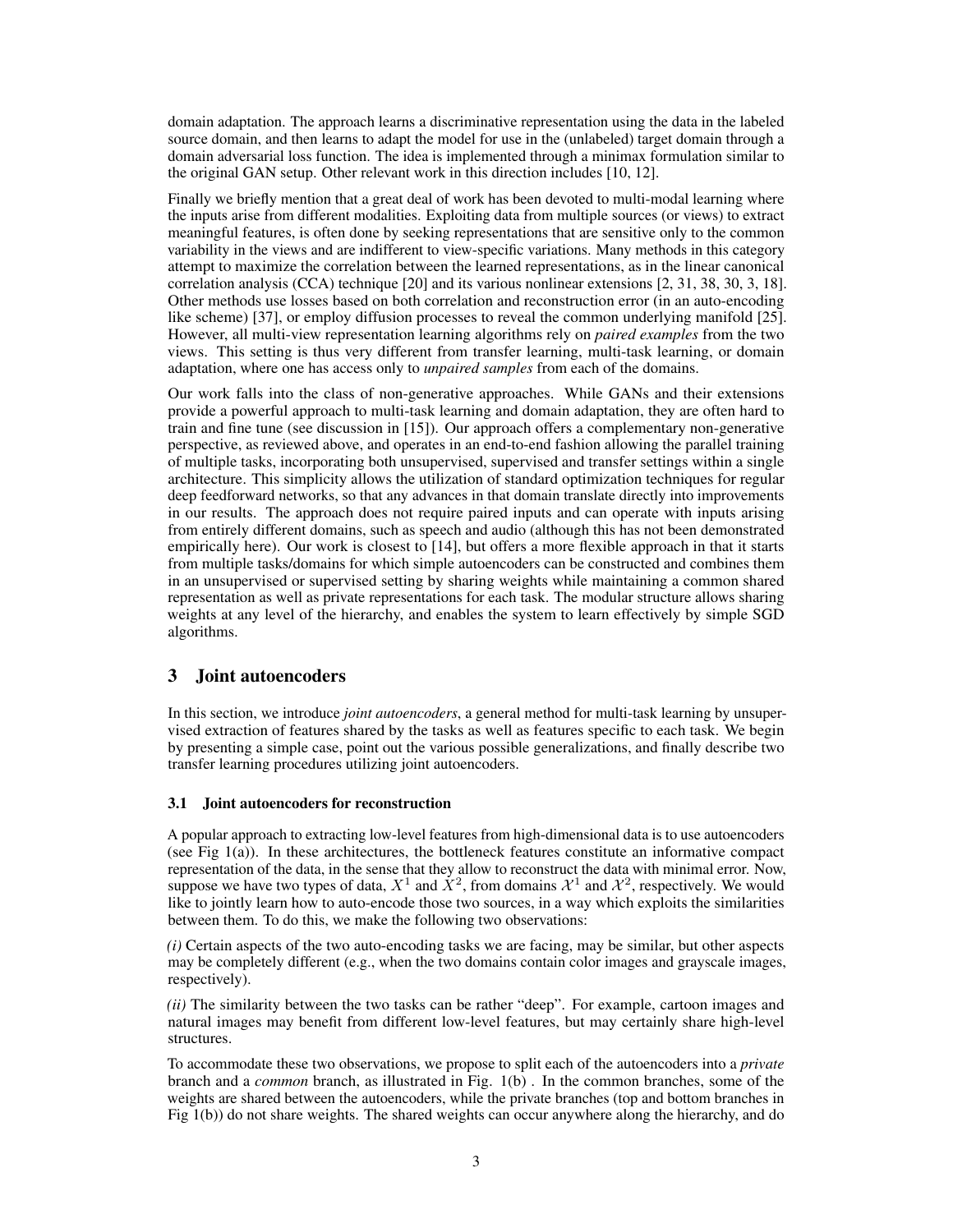

Figure 1: An example of an MNIST autoencoder (a) and the joint autoencoder constructed out of it (b), where  $X^1 = \{0, 1, 2, 3, 4\}$  and  $X^2 = \{5, 6, 7, 8, 9\}$ . Each layer is a fully connected one, of the specified size, with ReLU activations. The weights shared by the two parts are denoted by  $W_c$ . The pairs of the top fully connected layers of dimension 500 are concatenated to create a layer of dimension 1000 which is then used directly to reconstruct the input of size 784.

not need to be limited to the shallow layers. We call this architecture a *joint autoencoder* (JAE). The key idea is that the weight sharing forces the common branches to learn to represent the common features of the two sources. Consequently, the private branches are implicitly forced to capture only the features that are not common to the other task. Figure 1 illustrates the construction of a JAE out of a pair of autoencoders for the MNIST dataset [24], inspired by [19]. Here we have split the digits into two subsets,  $X^1 = \{0, 1, 2, 3, 4\}$  and  $X^2 = \{5, 6, 7, 8, 9\}$ . The resulting network can be trained with standard backpropagation on both reconstruction losses simultaneously.

As mentioned before, in this simple example, both inputs are MNIST digits, all branches have the same architecture, and the bottlenecks are single layers of the same dimension. However, this need not be the case. The inputs can be entirely different (e.g., image and text), all branches may have different architectures, the bottleneck sizes can vary, and more than a single layer can be shared. Furthermore, the shared layers need not be the bottlenecks, in general. Finally, the generalization to more than two tasks is straightforward - we simply replace the autoencoder of each task by a pair of autoencoders with smaller bottlenecks and share some of the layers of the common-feature autoencoders. Weight sharing can take place between subsets of tasks, and can occur at different levels for the different tasks.

#### 3.2 Joint autoencoders for multi-task semi-supervised and transfer learning

Consider now the situation in which, in addition to the unlabeled samples from both domains, we also have small datasets of labeled pairs  $\{(x_i^1, y_i^1)\}$  and  $\{(x_i^2, y_i^2)\}$ . Our goal is to utilize unsupervised learning by exploiting the shared features joint autoencoders extract. We describe two strategies to achieve that goal using joint autoencoders.

The first approach, particularly relevant to transfer learning, comprises several steps. First, we train joint autoencoders on both tasks simultaneously, using all available unlabeled data. Then, for the source task (the one with more labeled examples), we fine-tune the branches up to the shared layer using the set of labeled pairs, and freeze the learned shared layers. Finally, for the target task, use the available labeled data to train only its private branches while fixing the, shared layers fine-tuned on the source data.

The second, *end-to-end* approach, combines supervised and unsupervised training. Here we extend the JAE architecture by adding new layers, with supervised loss functions for each task; see Fig 2. We train the new network using all losses from all tasks simultaneously - reconstruction losses using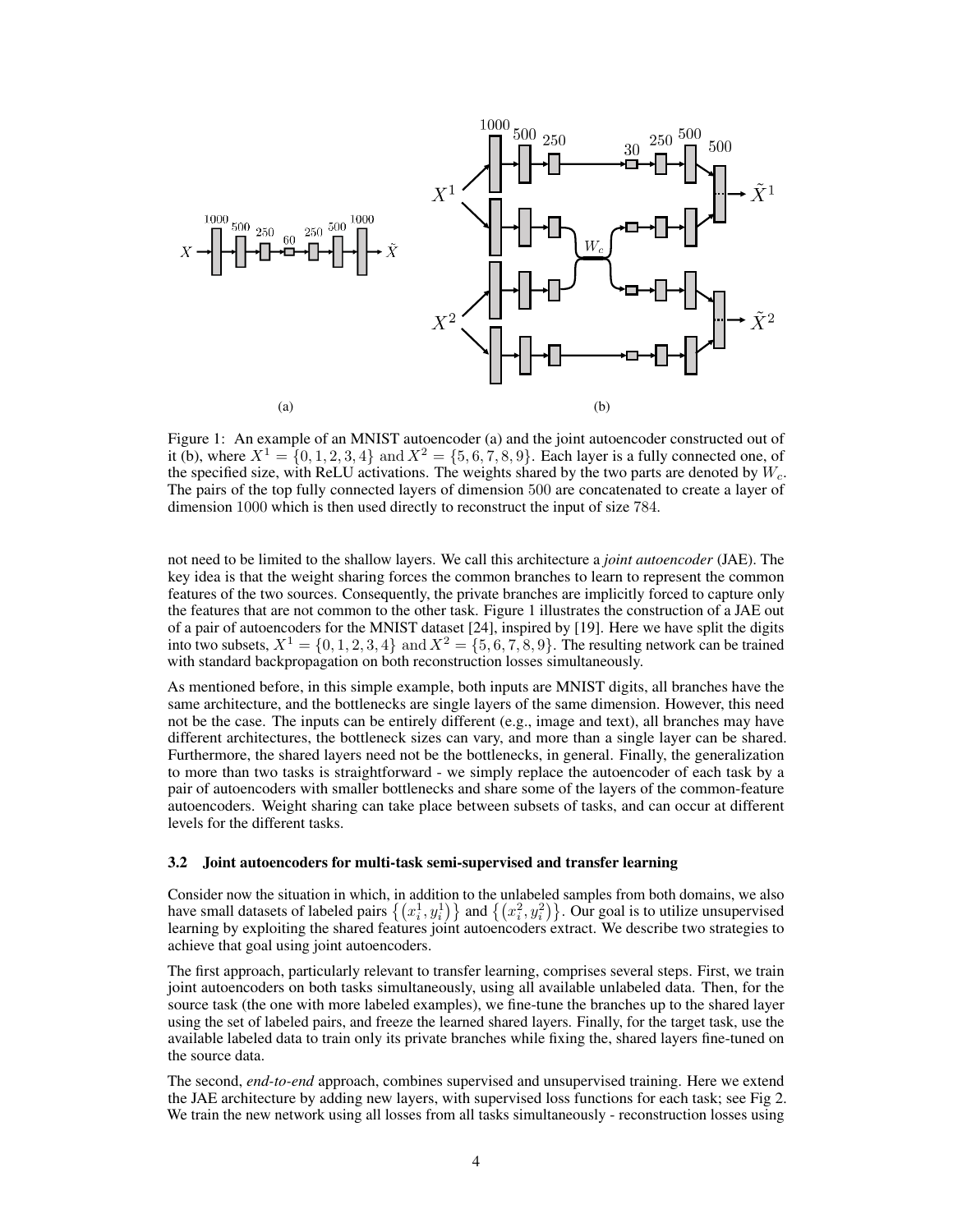

Figure 2: A schematic depiction of a joint autoencoder architecture extended for supervised learning.

unlabeled data, and supervised losses using labeled data. When the size of the labeled sets is highly non-uniform, the network is naturally suitable for transfer learning. When the labeled sample sizes are roughly of the same order of magnitude, the setup is suitable for semi-supervised learning.

#### 3.3 On the depth of sharing

It is common knowledge that similar *low-level features* are often optimal for similar tasks. For example, in many vision applications, convolutional neural nets exhibit the same Gabor-type filters in their first layer, regardless of the specific objects they are trained to classify. This observation makes low-level features immediate candidates for sharing in multi-task learning settings. However, unsurprisingly, sharing low-level features is not as beneficial when working with domains of different nature (e.g., handwritten digits vs. street signs).

In this paper, we propose to share weights in rather deeper layers of a neural net, while leaving the shallow layers un-linked. The key idea is that by forcing two nets to use the same deep weights, their preceding shallow layers must learn to transform the data from the two domains into a common form. We support this intuition through several experiments. As our preliminary results in Section 4.2.1 show, for similar domains, sharing deep layers provides the same performance boost as sharing shallow layers. Thus, we do not pay a price for relying only on "deep similarities". But for domains of a different nature, sharing deep layers has a clear advantage.

#### 4 Experiments

All experiments were implemented in Keras [8] over Tensorflow [1]. The code will be made available soon. All the images were scaled to  $[0, 1]$ . Unless specified otherwise, the ADAM optimizer was used.

#### 4.1 Unsupervised learning

We present experimental results demonstrating the improvement in unsupervised learning of multiple tasks on the MNIST [24] and CIFAR-10 [23] datasets. For the MNIST experiment, we have separated the training images into two subsets:  $X^1$ , containing the digits  $\{0, 1, 2, 3, 4\}$  and  $X^2$ , containing the digits  $\{5, 6, 7, 8, 9\}$ . We compared the  $L_2$  reconstruction error achieved by the JAE portrayed in Figure 1(b) to a baseline of a pair of standard autoencoders trained on each dataset with architecture identical to a single branch of the JAE (Fig 1(a)). The joint autoencoder ( $MSE = 5.4$ ) out-performed the baseline ( $MSE = 5.6$ ) by 4%.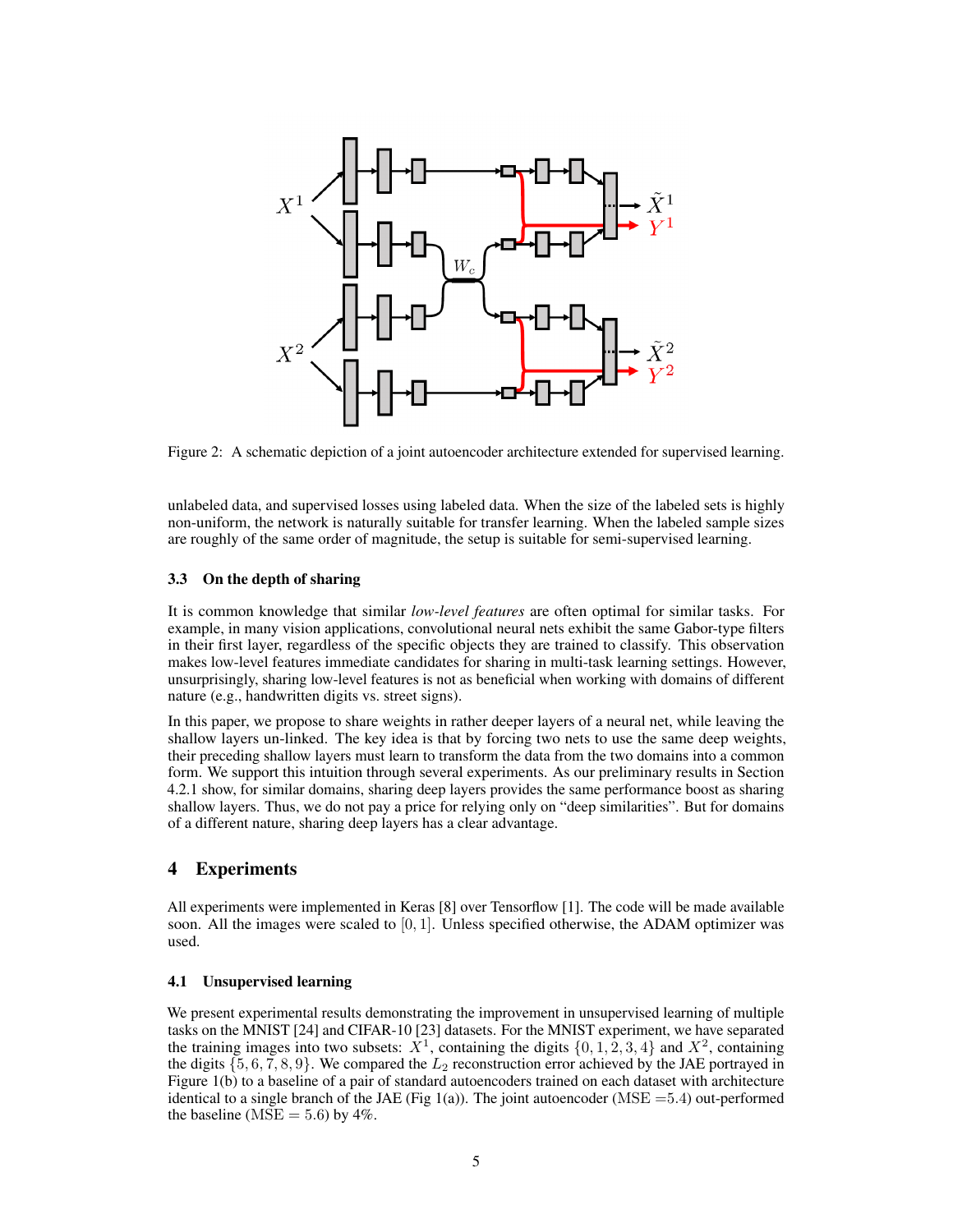

Figure 3: (a) T-sne visualizations of the responses of each bottleneck to images from  $\{0 - 4\}$  and {5 − 9} MNIST digits: red and black for the private branches of the datasets, green and magenta for the shared branches. (b) From left to right: original digits, reconstruction by the JAE, reconstruction by the private branch, reconstruction by the shared branch.

To further understand the features learned by the shared and private bottlenecks, we visualize the activations of the bottlenecks on 1000 samples from each dataset, using  $2D$  t-sne embeddings [36]. Figure 3(a) demonstrates that the common branches containing the shared layer (green and magenta) are much more mixed between themselves than the private branches (red and black), indicating that they indeed extract shared features. Figure 3(b) displays examples of digits reconstruction. The columns show (from left to right) the original digit, the image reconstructed by the full JAE, the output of the private branches and the shared branches. We see that the common branches capture the general shape of the digit, while the private branches capture the fine details which are specific to each subset.

We verify quantitatively the claim about the differences in separation between the private and shared branches. The Fisher criterion [7] for the separation between the t-sne embeddings of the private branches is  $7.22 \cdot 10^{-4}$ , whereas its counterpart for the shared branches is  $2.77 \cdot 10^{-4}$ ,  $2.6$  times less. Moreover, the shared branch embedding variance for both datasets is approximately identical, whereas the private branches map the dataset they were trained on to locations with variance greater by 1.35 than the dataset they had no access to. This illustrates the extent to which the shared branches learn to separate both datasets better than the private ones.

For CIFAR-10, containing images from 10 classes, we trained the baseline autoencoder on singleclass subsets of the database (e.g., all airplane images) and trained the joint autoencoder on pairs of such subsets. Table 1 shows a few typical results, demonstrating a consistent advantage for JAEs over standard autoencoders. Besides the lower reconstruction error evident in each experiment, we can see that classes of images that are visually similar, enjoy a greater boost in performance. For instance, the pair deer-horses enjoyed a performance boost of 37%, which is greater than the typical boost of 33-35%.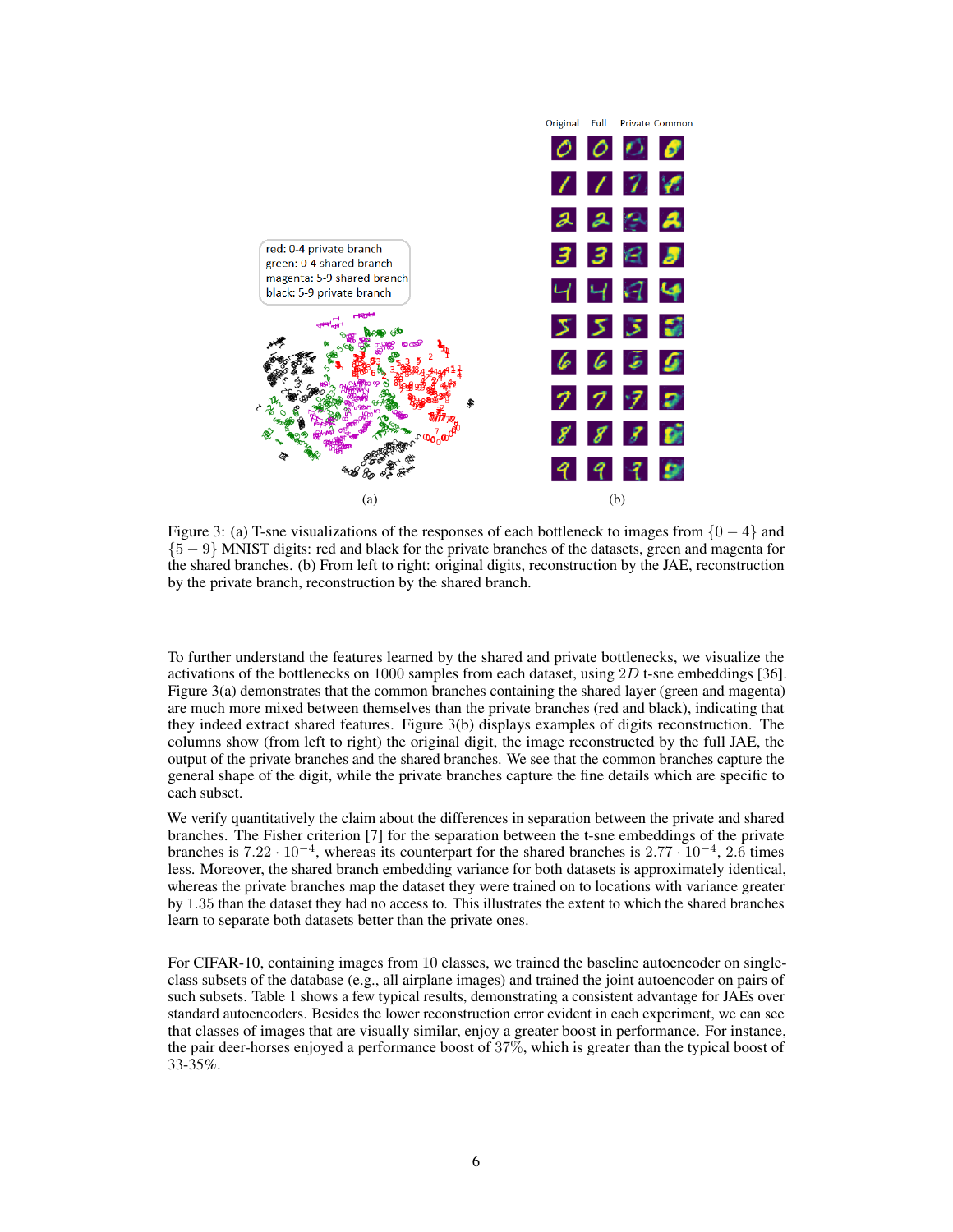Table 1: JAE reconstruction performance

|                                                              |              |  | A-D A-H A-S D-H D-S H-S                              |  |
|--------------------------------------------------------------|--------------|--|------------------------------------------------------|--|
| AE error<br>JAE error<br>Improvement 33% 34% 33% 37% 35% 34% | 20.8<br>13.9 |  | 18.5 16.2 20.6 18.2 16.0<br>12.2 10.8 13.2 11.4 10.6 |  |

Performance of JAEs vs standard autoencoders in terms of reconstruction MSE on pairs of objects in CIFAR-10: airplanes (A), deer (D), horses (H), ships(S). Training was performed using SGD, with learning rate  $0.001$ , batch size 128, weight decay  $5 \cdot 10^{-4}$ . For each pair of objects, we give the standard AE error, JAE error and the relative improvement percentage.

#### 4.2 Transfer learning

First, we compare the performance of the two JAE-based nearly-unsupervised transfer learning methods detailed in Section 3.2. For both methods,  $X^1$  contains digits from  $\{0, 1, 2, 3, 4\}$  and  $X^2$ contains the digits  $\{5, 6, 7, 8, 9\}$ . The source and target datasets comprise 2000 and 500 samples, respectively. Both methods are compared against a simple neural network with two fully-connected layers of dimensions 60 and 30, trained on the target samples alone. All results are measured on the MNIST test set. Table 2 presents the results of this comparison, demonstrating the improved performance with respect to the baseline.

Table 2: JAE Transfer learning methods comparison

| Method                     | $X^1 \rightarrow X^2 \quad X^2 \rightarrow X^1$ |      |
|----------------------------|-------------------------------------------------|------|
| <b>Baseline</b>            | 89.4                                            | 95.8 |
| Common branch transfer     | 92.3                                            | 96.1 |
| End-to-end with supervised | 96.6                                            | 98.3 |

Comparison of a simple baseline trained on target samples, common branch transfer and end-to-end semi-supervised methods on MNIST digits {0-4} and {5-9}.

#### 4.2.1 Shared layer depth

We investigate the influence of the depth of the shared layers on the transfer performance. Table 3 presents the results of this study. It can be seen that for highly similar pairs of tasks such as the two halves of the MNIST dataset, the depth is of little significance, while for dissimilar pairs such as MNIST-USPS, "deeper is better" - the performance improves with the shared layer depth. Moreover, when the input dimensions differ, early sharing is impossible - the data must first be transformed to have the same dimensions.

## 4.2.2 MNIST, USPS and SVHN digits datasets

We have seen that the end-to-end JAE-with-transfer algorithm outperforms the alternative approach. We now compare it to other domain adaptation methods from [34] that use little to no target samples for supervised learning, applied to the MNIST, USPS [21] and SVHN [32] digits datasets. The transfer tasks we consider are MNIST $\rightarrow$ USPS , USPS $\rightarrow$ MNIST and SVHN  $\rightarrow$ MNIST. Following [34] and [28], we use 2000 samples for MNIST and 1800 samples from USPS. For the SVHN→MNIST adaptation, we use the complete training sets. In all three tasks, both the source and the target samples are used for the unsupervised JAE training. In addition, the source samples are used for the source supervised element of the network. For the MNIST vs. USPS tasks, 200 target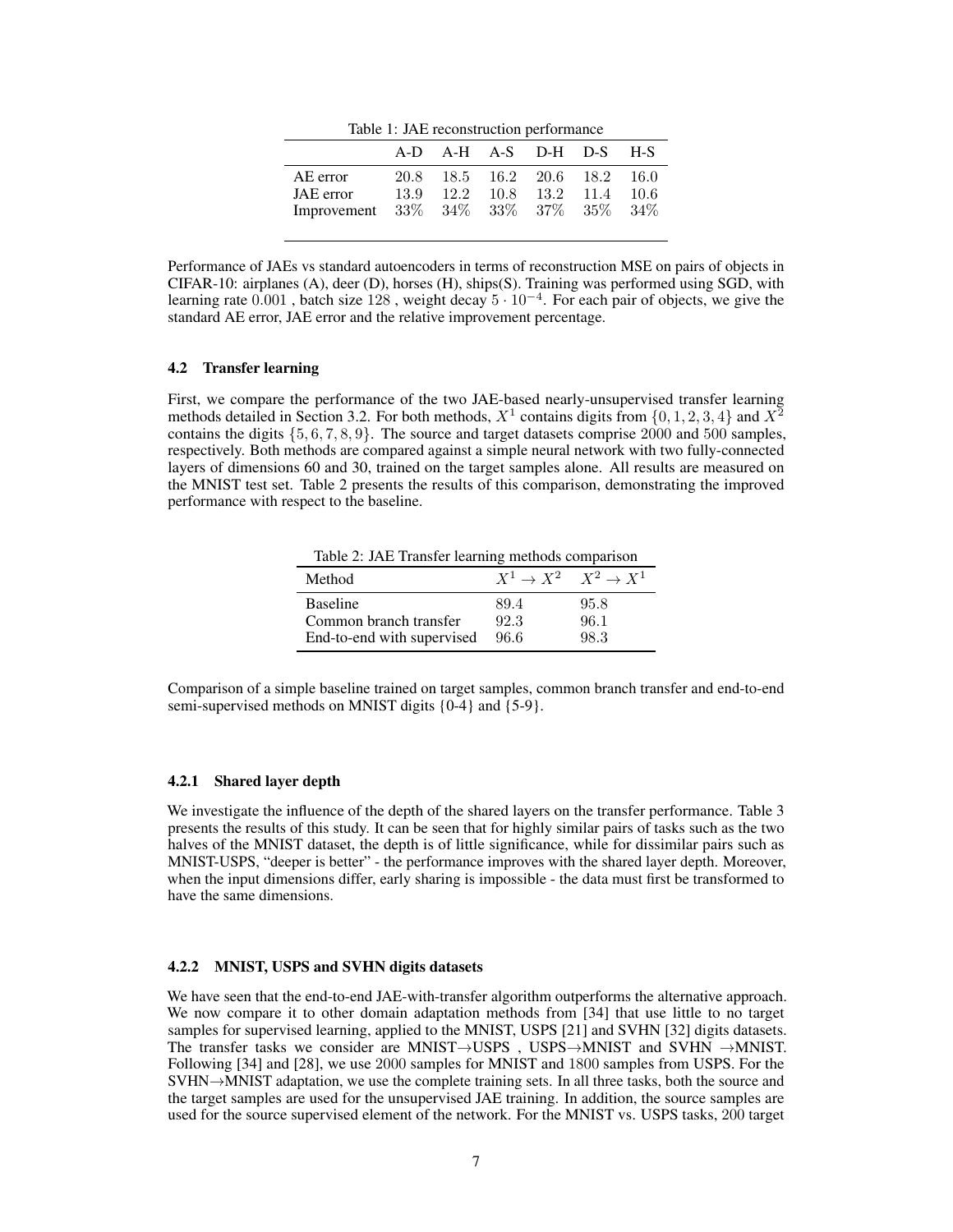|  |  |  | Table 3: Shared Layer Depth and Transferability |
|--|--|--|-------------------------------------------------|
|--|--|--|-------------------------------------------------|

| MNIST $\{0-4\} \rightarrow \{5-9\}$ | 0.965 0.954 0.958 0.961 |       | 0.960 |
|-------------------------------------|-------------------------|-------|-------|
| MNIST $\{5-9\} \rightarrow \{0-4\}$ | 0.983 0.976 0.978 0.982 |       | 0.983 |
| $MNIST \rightarrow USPS$            |                         | 0.848 | 0.876 |
| USPS $\rightarrow$ MNIST            |                         | 0.832 | 0.869 |
|                                     |                         |       |       |

Influence of the shared layer depth on the transfer learning performance. For the MNIST-USPS pair, only partial data are available for dimensional reasons.

samples (20 per digit) are also used for supervised fine-tuning on the target. When performing the SVHN→MNIST transfer learning, we consider two protocols. In one, 20 target samples per digit are used, while in the other, only 5 target samples per digit are available for the supervised training.

Table 4 provides the results of our experiments. On all tasks, we achieve results comparable or superior to existing methods, despite JAE being simpler than most competing approaches. In particular, we do not train a GAN. The SVHN→MNIST task is considered to be the hardest (for instance, GAN-based approaches fail to address it) yet the abundance of unsupervised training data allows us to achieve the best results, relative to the existing methods.

Table 4: Transfer learning results on MNIST, USPS and SVHN

| Method            |                   | $MNIST \rightarrow USPS$ $USPS \rightarrow MNIST$ $SVHN \rightarrow MNIST$ |                                                                 |
|-------------------|-------------------|----------------------------------------------------------------------------|-----------------------------------------------------------------|
| Gradient reversal | $0.771 \pm 0.018$ | $0.730 \pm 0.020$                                                          | 0.739                                                           |
| Domain confusion  | $0.791 \pm 0.005$ | $0.695 \pm 0.033$                                                          | $0.681 \pm 0.003$                                               |
| CoGAN             | $0.912 \pm 0.008$ | $0.891 \pm 0.008$                                                          | did not converge                                                |
| <b>ADDA</b>       | $0.894 \pm 0.002$ | $0.901 \pm 0.008$                                                          | $0.760 \pm 0.0018$                                              |
| $JAE$ (Ours)      | $0.876 + 0.032$   | $0.869\pm0.052$                                                            | $0.805 \pm 0.003$ (5 samples)<br>$0.918 \pm 0.011$ (20 samples) |

# 5 Conclusion

We presented a general scheme for incorporating prior knowledge within deep feedforward neural networks for domain adaptation, multi-task and transfer learning problems. The approach is general and flexible, operates in an end-to-end setting, and enables the system to self-organize to solve tasks based on prior or concomitant exposure to similar tasks, requiring nothing more than standard gradient based optimization for learning. The basic idea of the approach is the sharing of representations for aspects which are common to all domains/tasks while maintaining private branches for task-specific features. The method is applicable to data from multiple sources and types, and has the advantage of being able to share weights at arbitrary levels of the network, enabling abstract levels of sharing.

We demonstrated the efficacy of our approach on several domain adaptation and transfer learning problems, and provided intuition about the meaning of the representations in various branches. In a broader context, it is well known that the imposition of structural constraints on neural networks, usually based on prior domain knowledge, can significantly enhance their performance. The prime example of this is, of course, the convolutional neural network. Our work can be viewed within that general philosophy, showing that improved functionality can be attained by the modular prior structures imposed on the system, while maintaining simple learning rules.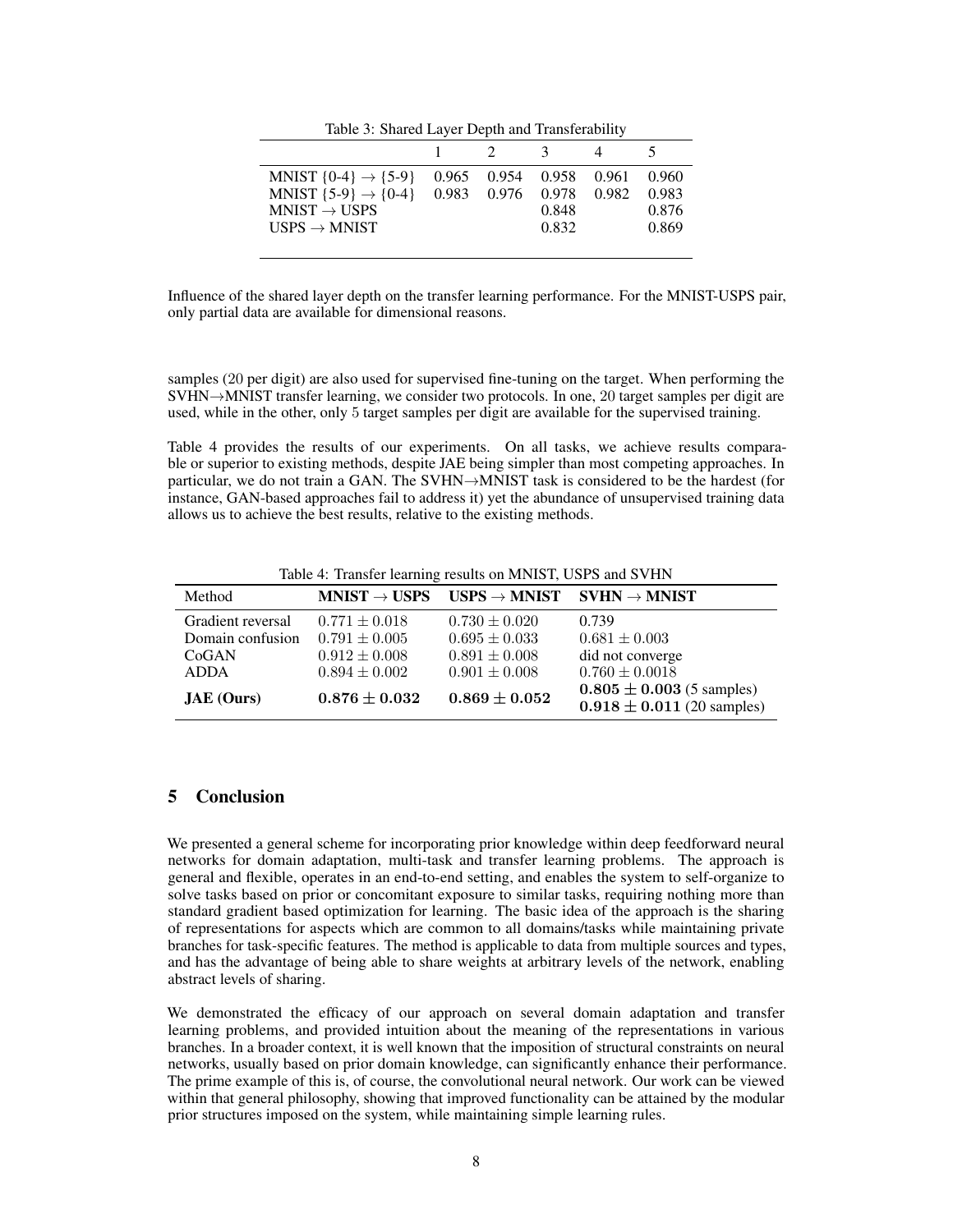#### References

- [1] Abadi, M., Agarwal, A., Barham, P., Brevdo, E., Chen, Z., Citro, C., Corrado, G. S., Davis, A., Dean, J., Devin, M., Ghemawat, S., Goodfellow, I., Harp, A., Irving, G., Isard, M., Jia, Y., Jozefowicz, R., Kaiser, L., Kudlur, M., Levenberg, J., Mané, D., Monga, R., Moore, S., Murray, D., Olah, C., Schuster, M., Shlens, J., Steiner, B., Sutskever, I., Talwar, K., Tucker, P., Vanhoucke, V., Vasudevan, V., Viégas, F., Vinyals, O., Warden, P., Wattenberg, M., Wicke, M., Yu, Y., and Zheng, X. (2015). TensorFlow: Large-scale machine learning on heterogeneous systems. Software available from tensorflow.org.
- [2] Andrew, G., Arora, R., Bilmes, J., and Livescu, K. (2013). Deep canonical correlation analysis. *Proc. of ICML*.
- [3] Bach, F. R. and Jordan, M. I. (2002). Kernel independent component analysis. *JMLR*, 3:1–48.
- [4] Baxter, J. (2000). A model of inductive bias learning. *JAIR Volume 12, pages 149-198*.
- [5] Ben-David, S., Blitzer, J., Crammer, K., Kulesza, A., Pereira, F., and Vaughan, J. W. (2009). A theory of learning from different domains. *Mach. Learn. : 151-175*.
- [6] Bengio, Y., Courville, A., and Vincent, P. (2013). Representation learning: A review and new perspectives. *Pattern Analysis and Machine Intelligence, IEEE Transactions on*, 35(8):1798–1828. n2423.
- [7] Bishop, C. M. (2006). *Pattern Recognition and Machine Learning*. Springer.
- [8] Chollet, F. (2015). keras. https://github.com/fchollet/keras.
- [9] Devroye, L., Gyoörfi, L., and Lugosi, G. (1996). *A Probabilistic Thalamiceory of Pattern Recognition*. Springer.
- [10] Donahue, J., Krähenbühl, P., and Darrell, T. (2016). Adversarial feature learning. *arXiv preprint arXiv:1605.09782*.
- [11] Ganin, Y. and Lempitsky, V. (2015). Unsupervised domain adaptation by backpropagation. In *International Conference on Machine Learning*, pages 1180–1189.
- [12] Ganin, Y., Ustinova, E., Ajakan, H., Germain, P., Larochelle, H., Laviolette, F., Marchand, M., and Lempitsky, V. (2016). Domain-adversarial training of neural networks. *Journal of Machine Learning Research*, 17(59):1–35.
- [13] Geman, S., Bienenstock, E., and Doursat, R. (1992). Neural networks and the bias/variance dilemma. *Neural computation*, 4(1):1–58.
- [14] Ghifary, M., Kleijn, W. B., Zhang, M., Balduzzi, D., and Li, W. (2016). Deep reconstructionclassification networks for unsupervised domain adaptation. In *European Conference on Computer Vision*, pages 597–613. Springer.
- [15] Goodfellow, I. (2016). Nips 2016 tutorial: Generative adversarial networks. *arXiv preprint arXiv:1701.00160*. n2574 (Tech).
- [16] Goodfellow, I., Bengio, Y., and Courville, A. (2016). *Deep Learning*. MIT Press. http: //www.deeplearningbook.org.
- [17] Goodfellow, I., Pouget-Abadie, J., Mirza, M., Xu, B., Warde-Farley, D., Ozair, S., Courville, A., and Bengio, Y. (2014). Generative adversarial nets. In *Advances in neural information processing systems*, pages 2672–2680.
- [18] Hardoon, D. R., Szedmak, S., and Shawe-Taylor, J. (2004). Canonical correlation analysis: An overview with application to learning methods. 16(12):2639–2664.
- [19] Hinton, G. E. and Salakhutdinov, R. R. (2006). Reducing the dimensionality of data with neural networks. *Science vol. 313 no. 5786 pp. 504-507 2006*.
- [20] Hotelling, H. (1936). Relations between two sets of variates. *Biometrika, 28:321-377*.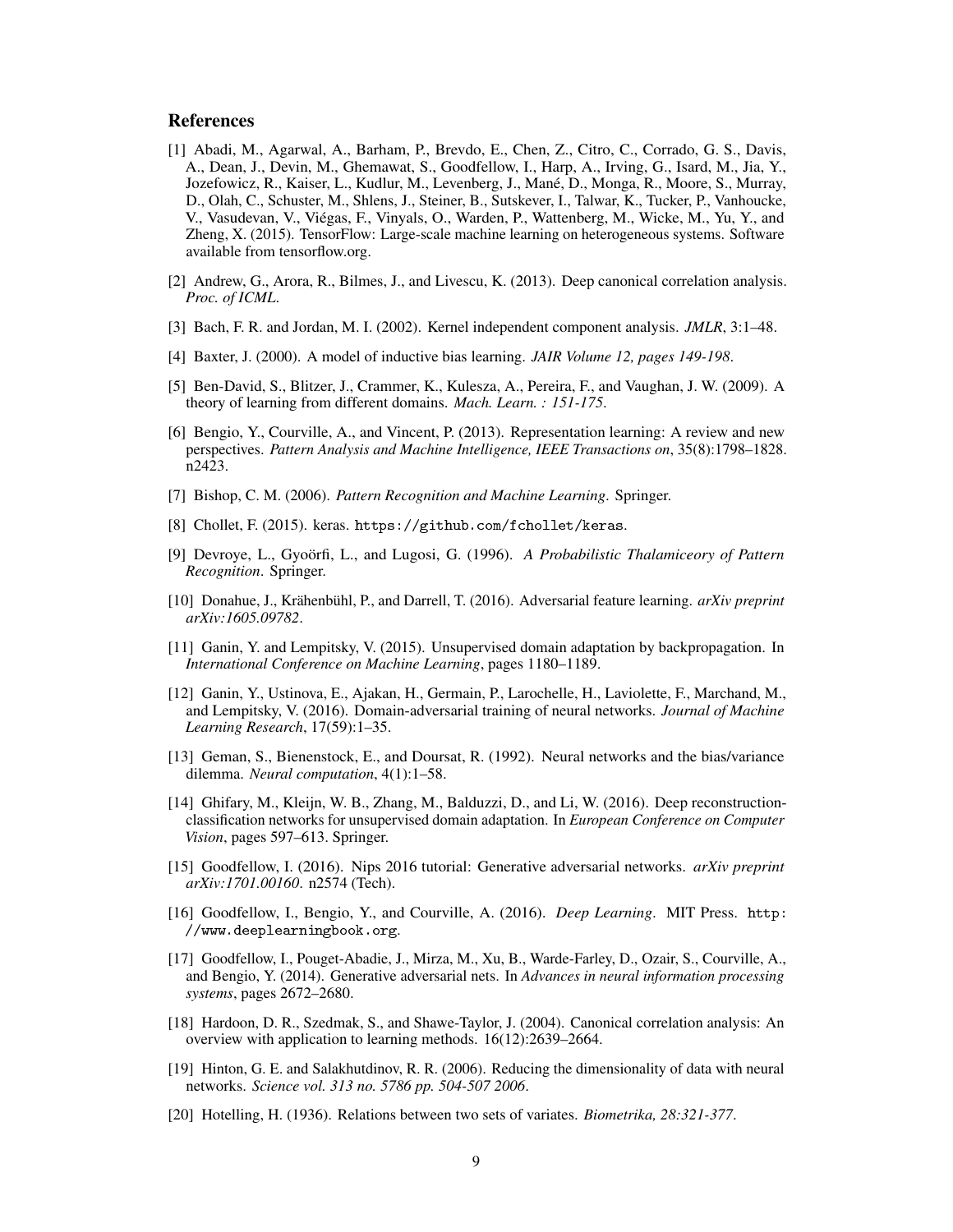- [21] Hull, J. J. (1994). A database for handwritten text recognition research. *IEEE Transactions on Pattern Analysis and Machine Intelligence (PAMI), 16(5):550-554.*
- [22] Hume, D. (1748). *An Enquiry Concerning Human Understanding*. A. Millar: London.
- [23] Krizhevsky, A. (2009). Learning multiple layers of features from tiny images. Technical report, University of Toronto.
- [24] LeCun, Y., Bottou, L., Bengio, Y., and Haffner, P. (1998). Gradient-based learning applied to document recognition. *Proceedings of the IEEE, 86(11):2278-2324*.
- [25] Lederman, R. R. and Talmon, R. (2015). Learning the geometry of common latent variables using alternating-diffusion. *Applied and Computational Harmonic Analysis*.
- [26] Liu, M.-Y. and Tuzel, O. (2016). Coupled generative adversarial networks. In *Advances in Neural Information Processing Systems*, pages 469–477.
- [27] Long, M., Cao, Y., Wang, J., and Jordan, M. (2015). Learning transferable features with deep adaptation networks. In *International Conference on Machine Learning*, pages 97–105.
- [28] Long, M., Wang, J., Ding, G., Sun, J., and Yu, P. S. (2013). Transfer feature learning with joint distribution adaptation. *2013 IEEE International Conference on Computer Vision*.
- [29] Maurer, A., Pontil, M., and Romera-Paredes, B. (2016). The benefit of multitask representation learning. *Journal of Machine Learning Research 17*.
- [30] Melzer, T., Reiter, M., and Bischof, H. (2003). Nonlinear feature extraction using generalized canonical correlation analysis. In *ICANN01*, pages 353–360.
- [31] Michaeli, T., Wang, W., and Livescu, K. (2016). Nonparametric canonical correlation analysis. *Proc. of ICML*.
- [32] Netzer, Y., Wang, T., Coates, A., Bissacco, A., Wu, B., and Ng, A. Y. (2011). Reading digits in natural images with unsupervised feature learning. *NIPS Workshop on Deep Learning and Unsupervised Feature Learning*.
- [33] Thrun, S. and Pratt, L. (1998). *Learning to Learn*. Kluwer Academic Publishers.
- [34] Tzeng, E., Hoffman, J., Saenko, K., and Darrell, T. (2017). Adversarial discriminative domain adaptation. *CoRR abs/1702.05464*.
- [35] Tzeng, E., Hoffman, J., Zhang, N., Saenko, K., and Darrell, T. (2014). Deep domain confusion: Maximizing for domain invariance. *CoRR, abs/1412.347*.
- [36] van der Maaten, L. J. P. and Hinton, G. E. (2008). Visualizing data using t-sne. *Journal of Machine Learning Research, 9:2579-2605, 2008*.
- [37] Wang, W., Arora, R., Livescu, K., and Bilmes, J. (2015). On deep multi-view representation learning. In *Proceedings of the 32nd International Conference on Machine Learning (ICML-15)*, pages 1083–1092.
- [38] Wang, W., Lee, H., and Livescu, K. (2016). Deep variational canonical correlation analysis. *arXiv preprint arXiv:1610.03454*.
- [39] Zhang, J., Ghahramani, Z., and Yang, Y. (2008). Flexible latent variable models for multi-task learning. *Machine Learning*, 73(3):221–242. n2570.